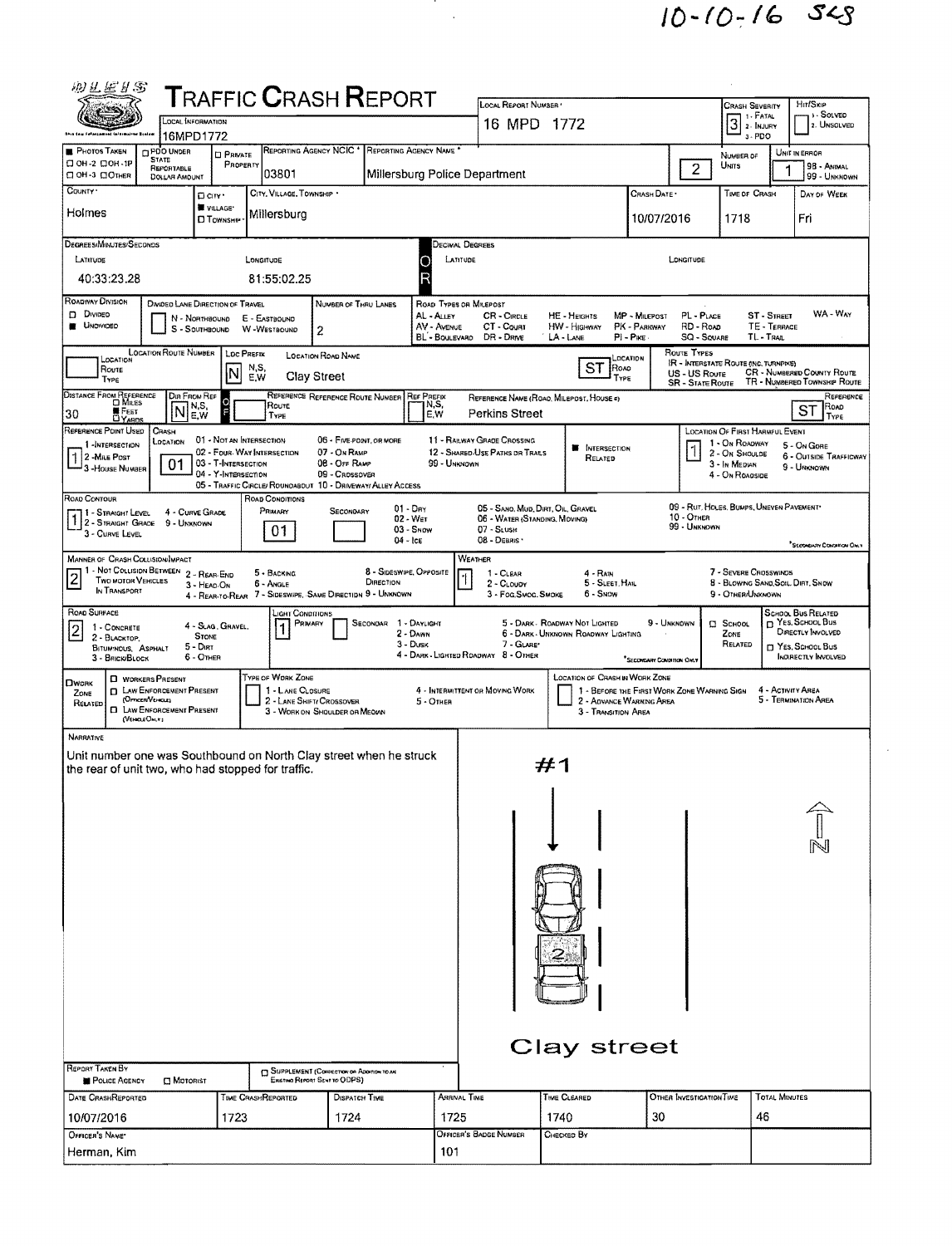|                                                                                        |                                                      | $U$ nit                                                                      |                            |                                                                                                                         |                                                                                                                                                                      |                                                                                                                                              |                                  |                                                           |                                                              |                                                                                                 |                                           |                                                                                                                         |                                                    |                                                        |                                       |  |  |
|----------------------------------------------------------------------------------------|------------------------------------------------------|------------------------------------------------------------------------------|----------------------------|-------------------------------------------------------------------------------------------------------------------------|----------------------------------------------------------------------------------------------------------------------------------------------------------------------|----------------------------------------------------------------------------------------------------------------------------------------------|----------------------------------|-----------------------------------------------------------|--------------------------------------------------------------|-------------------------------------------------------------------------------------------------|-------------------------------------------|-------------------------------------------------------------------------------------------------------------------------|----------------------------------------------------|--------------------------------------------------------|---------------------------------------|--|--|
|                                                                                        |                                                      |                                                                              |                            |                                                                                                                         |                                                                                                                                                                      |                                                                                                                                              |                                  |                                                           |                                                              |                                                                                                 | <b>LOCAL REPORT NUMBER</b><br>16 MPD 1772 |                                                                                                                         |                                                    |                                                        |                                       |  |  |
|                                                                                        |                                                      |                                                                              |                            |                                                                                                                         |                                                                                                                                                                      |                                                                                                                                              |                                  |                                                           |                                                              |                                                                                                 |                                           |                                                                                                                         | <b>DAMAGE AREA</b>                                 |                                                        |                                       |  |  |
| UNIT NUMBER                                                                            |                                                      | OWNER NAME LAST, FIRST, MIDDLE ( C SAME AS DRIVER )                          |                            |                                                                                                                         |                                                                                                                                                                      |                                                                                                                                              |                                  | OWNER PHONE NUMBER                                        |                                                              |                                                                                                 | <b>DAMAGE SCALE</b>                       |                                                                                                                         | FRONT                                              |                                                        |                                       |  |  |
| Schrock, Christopher, E<br>OWNER ADDRESS CITY, STATE, ZIP<br><b>CISAME AS DRIVER</b> ) |                                                      |                                                                              |                            |                                                                                                                         |                                                                                                                                                                      |                                                                                                                                              |                                  |                                                           | 937-935-5180                                                 |                                                                                                 |                                           | 2                                                                                                                       |                                                    |                                                        |                                       |  |  |
|                                                                                        |                                                      | 6263 US 68N, Bellefontaine, OH, 43311                                        |                            |                                                                                                                         |                                                                                                                                                                      |                                                                                                                                              |                                  |                                                           |                                                              |                                                                                                 |                                           | 1 - NONE                                                                                                                | о                                                  |                                                        |                                       |  |  |
|                                                                                        | LP STATE LICENSE PLATE NUMBER                        |                                                                              |                            |                                                                                                                         |                                                                                                                                                                      | <b>VEHICLE IDENTIFICATION NUMBER</b>                                                                                                         |                                  |                                                           |                                                              | # OCCUPANTS                                                                                     |                                           | 2 - MINOR                                                                                                               |                                                    |                                                        |                                       |  |  |
| он                                                                                     | GFK6637                                              |                                                                              |                            |                                                                                                                         |                                                                                                                                                                      | 1G22G558964103194                                                                                                                            |                                  |                                                           |                                                              |                                                                                                 | 1.                                        | 3 - FUNCTIONAL                                                                                                          | □                                                  | $\Box$                                                 |                                       |  |  |
| <b>VEHICLE YEAR</b><br><b>VEHICLE MAKE</b>                                             |                                                      |                                                                              |                            |                                                                                                                         |                                                                                                                                                                      | <b>VEHICLE MODEL</b>                                                                                                                         |                                  |                                                           | VEHICLE COLOR                                                |                                                                                                 |                                           |                                                                                                                         |                                                    |                                                        |                                       |  |  |
| 2006                                                                                   | Pontiac                                              |                                                                              |                            | G6                                                                                                                      |                                                                                                                                                                      |                                                                                                                                              |                                  | <b>BLU</b>                                                |                                                              |                                                                                                 | 4 - DISABLING                             |                                                                                                                         |                                                    |                                                        |                                       |  |  |
| Proof of<br><b>INSURANCE</b><br>SHOWN                                                  | Pekin                                                | <b>INSURANCE COMPANY</b>                                                     |                            |                                                                                                                         | POLICY NUMBER<br>Toweo By<br>00B438967                                                                                                                               |                                                                                                                                              |                                  |                                                           |                                                              |                                                                                                 |                                           | 9 - UNKNOWN                                                                                                             | α                                                  | о                                                      | ้ต                                    |  |  |
|                                                                                        |                                                      | CARRIER NAME, AOORESS. CITY. STATE, ZIP                                      |                            |                                                                                                                         |                                                                                                                                                                      |                                                                                                                                              |                                  |                                                           |                                                              |                                                                                                 |                                           |                                                                                                                         |                                                    | <b>CARRIER PHONE</b>                                   |                                       |  |  |
| US DOT                                                                                 |                                                      | VEHICLE WEIGHT GVWR/GCWR                                                     |                            |                                                                                                                         |                                                                                                                                                                      | CARGO BODY TYPE                                                                                                                              |                                  |                                                           |                                                              | TRAFFICWAY DESCRIPTION                                                                          |                                           |                                                                                                                         |                                                    |                                                        |                                       |  |  |
|                                                                                        |                                                      |                                                                              | 2 - 10,001 To 26,000 k Lss | 1 - LESS THAN OR EQUAL TO 10K LBS                                                                                       | 01                                                                                                                                                                   | 01 - No CARGO BODY TYPE/NOT APPLICABL 09 - POLE<br>02 - Bus/Van (9-15 Seats, Inc Driver) 10 - Cargo Tank                                     |                                  |                                                           |                                                              |                                                                                                 |                                           | 1 - Two-Way, Not Divideo                                                                                                |                                                    |                                                        |                                       |  |  |
| HM PLACARO ID NO.                                                                      |                                                      |                                                                              | 3 - MORE THAN 26,000K LBS  |                                                                                                                         | 03 - Bus (16+ Seats, Inc Driver)<br>04 - VEHICLE TOWING ANOTHER VEHICLE                                                                                              |                                                                                                                                              |                                  | 11 - FLAT BEO<br><b>12 - DUMP</b>                         |                                                              |                                                                                                 |                                           | 2 - Two-WAY, NOT DIVIDEO, CONTINUOUS LEFT TURN LANE<br>3 - Two-Way, Divided. UNPROTECTED(PAINTED OR GRASS > AFT.) MEDIA |                                                    |                                                        |                                       |  |  |
|                                                                                        |                                                      |                                                                              | HAZAROOUS MATERIAL         |                                                                                                                         |                                                                                                                                                                      | 05 - LOGGING<br>06 - INTERMODAL CONTAINER CHASIS                                                                                             |                                  | 13 - CONCRETE MIXER<br>14 - AUTO TRANSPORTER              |                                                              |                                                                                                 |                                           | 4 - Two-Way, Divided, Positive Median Barrier<br>5 - ONE-WAY TRAFFICWAY                                                 |                                                    |                                                        |                                       |  |  |
|                                                                                        | <b>HM CLASS</b><br>NUMBER                            | $\Box$ Related                                                               |                            | 07 - CARGO VAN/ENCLOSEO BOX<br>08 - GRAIN, CHIPS, GRAVEL                                                                |                                                                                                                                                                      |                                                                                                                                              |                                  | 15 - GARBAGE / REFUSE<br>99 - OTHER/UNKNOWN               |                                                              | El Hit / Skip UNIT                                                                              |                                           |                                                                                                                         |                                                    |                                                        |                                       |  |  |
|                                                                                        |                                                      | NON-MOTORIST LOCATION PRIOR TO IMPACT<br>01 - INTERSECTION - MARKEO CROSSWAL |                            | TYPE OF USE                                                                                                             |                                                                                                                                                                      | UNIT TYPE<br>PASSENGER VEHICLES (LESS THAN 9 PASSENGERS MED/HEAVY TRUCKS OR COMBO UNITS > 10 K LBS BUS/VAN/LIMO (9 OR MORE [NCLUDING DRIVER] |                                  |                                                           |                                                              |                                                                                                 |                                           |                                                                                                                         |                                                    |                                                        |                                       |  |  |
|                                                                                        | 03 - INTERSECTION OTHER                              | 02 - INTERSECTION No CROSSWALK                                               |                            | 1 - PERSONAL                                                                                                            |                                                                                                                                                                      | 03<br>01 - SUB-COMPACT<br>02 - COMPACT                                                                                                       |                                  |                                                           |                                                              |                                                                                                 |                                           | 13 - SINGLE UNIT TRUCK OR VAN 2AXLE, 6 TIRES 21 - BUS/VAN (9-15 SEATS, INC DRIVER)                                      |                                                    |                                                        |                                       |  |  |
|                                                                                        |                                                      | 04 - MIDBLOCK - MARKED CROSSWALK<br>05 - TRAVEL LANE - OTHER LOCATION        |                            | 2 - COMMERCIAL                                                                                                          |                                                                                                                                                                      | 99 - UNKNOWN 03 - MIO SIZE<br>OR HIT/SKIP<br>04 - FULL SIZE                                                                                  |                                  |                                                           |                                                              | 14 - SINGLE UNIT TRUCK: 3+ AXLES<br>15 - SINGLE UNIT TRUCK / TRAILER                            |                                           |                                                                                                                         | <b>NON-MOTORIST</b>                                | 22 - Bus (16+ Seats, Inc Driver)                       |                                       |  |  |
|                                                                                        | 06 - BICYCLE LANE<br>07 - Shoulder/Roadside          |                                                                              |                            | 3 - GOVERNMENT                                                                                                          |                                                                                                                                                                      | 05 - Minivan<br>06 - SPORT UTILITY VEHICLE                                                                                                   |                                  |                                                           |                                                              | 16 - TRUCK/TRACTOR (BOBTAL)<br>17 - TRACTOR/SEMI-TRAILER                                        |                                           |                                                                                                                         | 23 - ANIMAL WITH RIDER                             |                                                        | 24 - ANIMAL WITH BUGGY, WAGDN, SURREY |  |  |
|                                                                                        | 08 - SIDEWALK                                        | 09 - MEOIAN/CROSSING ISLAND                                                  |                            |                                                                                                                         |                                                                                                                                                                      | 07 - Pickup<br>08 - Van                                                                                                                      |                                  |                                                           | 18 - Tractor/Double<br>19 - TRACTOR/TRIPLES                  |                                                                                                 |                                           |                                                                                                                         | 25 - BICYCLE/PEOACYCLIST<br>26 - PEDESTRIAN/SKATER |                                                        |                                       |  |  |
|                                                                                        | 10 - DRIVE WAY ACCESS                                | 11 - SHARED-USE PATH OR TRAIL                                                |                            | <b>DIN EMERGENCY</b><br>RESPONSE                                                                                        |                                                                                                                                                                      | 09 - MOTORCYCLE<br>10 - MOTORIZED BICYCLE                                                                                                    |                                  |                                                           |                                                              | 20 - OTHER MEO/HEAVY VEHICLE                                                                    |                                           |                                                                                                                         | 27 - OTHER NON-MOTORIST                            |                                                        |                                       |  |  |
|                                                                                        | 99 - OTHER/UNKNOWN                                   | 12 - NON-TRAFFICWAY AREA                                                     |                            |                                                                                                                         |                                                                                                                                                                      | 11 - SNOWMOBILE/ATV<br>12 - OTHER PASSENGER VEHICLE                                                                                          |                                  |                                                           |                                                              | HAS HM PLACARD                                                                                  |                                           |                                                                                                                         |                                                    |                                                        |                                       |  |  |
|                                                                                        | SPECIAL FUNCTION 01 - NONE                           |                                                                              |                            | 09 - AMBULANCE                                                                                                          |                                                                                                                                                                      | 17 - FARM VEHICLE                                                                                                                            |                                  | <b>MOST DAMAGEO AREA</b>                                  |                                                              |                                                                                                 |                                           |                                                                                                                         | ACTION                                             |                                                        |                                       |  |  |
| 01                                                                                     | 02 - Taxi                                            | 03 - RENTAL TRUCK (OVER 10KLBS)                                              |                            | $10 -$ Fire<br>11 - HIGHWAY/MAINTENANCE                                                                                 |                                                                                                                                                                      | 18 - FARM EOUIPMENT<br>19 - Мотовноме                                                                                                        | 02                               | $01 - None$<br>02 - CENTER FRONT                          |                                                              | 08 - LEFT SIDE<br>09 - LEFT FRONT                                                               |                                           | 99 - UNKNOWN                                                                                                            | $\overline{3}$                                     | 1 - Non- CONTACT<br>2 - Non-Collision                  |                                       |  |  |
|                                                                                        |                                                      | 04 - Bus SCHOOL (PUBLIC OR PRIVATE) 12 - MILITARY<br>05 - Bus - Transit      |                            | 13 Pouce                                                                                                                |                                                                                                                                                                      | 20 - GOLF CART<br>21 - Train                                                                                                                 |                                  | 03 - RIGHT FRONT<br>MPACT ARE 04 - RIGHT SIDE             |                                                              | 10 - TOP AND WINDOWS<br>11 - UNDERCARRIAGE                                                      |                                           |                                                                                                                         |                                                    | 3 - Striking<br>4 - STRUCK                             |                                       |  |  |
|                                                                                        |                                                      | 06 - Bus - Charter<br>07 - Bus - SHUTTLE                                     |                            | 14 - PUBLIC UTILITY<br>15 - OTHER GOVERNMENT                                                                            |                                                                                                                                                                      | 22 - OTHER (EXPLAININ NARRATIVE)                                                                                                             | 02                               | 05 - RIGHT REAR<br>06 - REAR CENTER                       |                                                              | 12 - LOAD/TRAILER<br>13 - TOTAL (ALL AREAS)                                                     |                                           |                                                                                                                         |                                                    | 9 - UNKNOWN                                            | 5 - STRIKING/STRUCK                   |  |  |
| PRE- CRASH ACTIONS                                                                     |                                                      | 08 Bus OTHER                                                                 |                            | 16 - CONSTRUCTION EQIP                                                                                                  |                                                                                                                                                                      |                                                                                                                                              |                                  | 07 - LEFT REAR                                            |                                                              | 14 - Отнев                                                                                      |                                           |                                                                                                                         |                                                    |                                                        |                                       |  |  |
| 01                                                                                     |                                                      | MOTORIST                                                                     |                            |                                                                                                                         |                                                                                                                                                                      |                                                                                                                                              |                                  | Non MOTORIST                                              |                                                              |                                                                                                 |                                           |                                                                                                                         |                                                    |                                                        |                                       |  |  |
|                                                                                        |                                                      | 01 - STRAIGHT AHEAD<br>02 - BACKING                                          |                            | 07 - MAKING U-TURN<br>08 - ENTERING TRAFFIC LANE                                                                        |                                                                                                                                                                      | 13 - NEGOTIATING A CURVE<br>14 - OTHER MOTORIST ACTIO                                                                                        |                                  |                                                           |                                                              | 15 - ENTERING OR CROSSING SPECIFIED LOCATIO<br>16 - WALKING, RUNNING, JOGGING, PLAYING, CYCLING |                                           |                                                                                                                         |                                                    | 21 - OTHER NON-MOTORIST ACTION                         |                                       |  |  |
| 99 - UNKNOWN                                                                           |                                                      | 03 - CHANGING LANES<br>04 - OVERTAKING/PASSING                               |                            | 09 - LEAVING TRAFFIC LANE<br>10 - PARKEO                                                                                |                                                                                                                                                                      |                                                                                                                                              |                                  |                                                           | 17 - WORKING<br>18 - PUSHING VEHICLE                         |                                                                                                 |                                           |                                                                                                                         |                                                    |                                                        |                                       |  |  |
|                                                                                        |                                                      | 05 - MAKING RIGHT TURN<br>06 - MAKING LEFT TURN                              |                            | 12 - DRIVERLESS                                                                                                         | 19 - APPROACHING OR LEAVING VEHICLE<br>11 - SLOWING OR STOPPED IN TRAFFIC<br>20 - Standing                                                                           |                                                                                                                                              |                                  |                                                           |                                                              |                                                                                                 |                                           |                                                                                                                         |                                                    |                                                        |                                       |  |  |
|                                                                                        | <b>CONTRIBUTING CIRCUMSTANCE</b>                     |                                                                              |                            |                                                                                                                         |                                                                                                                                                                      |                                                                                                                                              |                                  |                                                           |                                                              |                                                                                                 |                                           | VEHICLE DEFECTS                                                                                                         |                                                    |                                                        |                                       |  |  |
| PRIMARY                                                                                |                                                      | MOTORIST<br>01 - None                                                        |                            | 11 - IMPROPER BACKING                                                                                                   |                                                                                                                                                                      |                                                                                                                                              |                                  | NON-MOTORIST<br>22 - None                                 |                                                              |                                                                                                 |                                           |                                                                                                                         | 01 - TURN SIGNALS<br>02 - HEAD LAMPS               |                                                        |                                       |  |  |
| 09                                                                                     |                                                      | 02 - FAILURE TO YIELD<br>03 - RAN RED LIGHT                                  |                            |                                                                                                                         | 12 - IMPROPER START FROM PARKED POSITION<br>23 - IMPROPER CROSSING<br>13 - STOPPED OR PARKED ILLEGALLY<br>24 - DARTING<br>14 - OPERATING VEHICLE IN NEGLIGENT MANNER |                                                                                                                                              |                                  |                                                           |                                                              |                                                                                                 |                                           |                                                                                                                         | 03 - TAIL LAMPS<br>04 - BRAKES                     |                                                        |                                       |  |  |
| <b>SECONDARY</b>                                                                       |                                                      | 04 - RAN STOP SIGN<br>05 - Excesoso Speed LIMIT                              |                            | 15 - Swering to Avoid (Due to External Conditions)                                                                      | 25 - LYING AND/OR ILLEGALLY IN ROADWAY<br>26 - FALURE TO YIELD RIGHT OF WAY                                                                                          |                                                                                                                                              |                                  | 05 - STEERING<br>06 - TIRE BLOWOUT                        |                                                              |                                                                                                 |                                           |                                                                                                                         |                                                    |                                                        |                                       |  |  |
|                                                                                        |                                                      | 06 - Unsafe Speed<br>07 - IMPROPER TURN                                      |                            | 17 - FALURE TO CONTROL                                                                                                  | 16 - WRONG SIDE/WRONG WAY                                                                                                                                            | 27 - NOT VISIBLE (DARK CLOTHING)                                                                                                             |                                  |                                                           | 07 - WORN OR SLICK TIRES<br>08 - TRAILER EQUIPMENT DEFECTIVE |                                                                                                 |                                           |                                                                                                                         |                                                    |                                                        |                                       |  |  |
|                                                                                        |                                                      | 08 - LEFT OF CENTER<br>09 - FOLLOWED TOO CLOSELY/ACDA                        |                            | 18 - VISION OBSTRUCTION<br>29 - FAILURE TO OBEY TRAFFIC SIGNS<br>19 - OPERATING DEFECTIVE EQUIPMENT<br>/SIGNALS/OFFICER |                                                                                                                                                                      |                                                                                                                                              |                                  |                                                           |                                                              |                                                                                                 |                                           | 09 - MOTOR TROUBLE<br>10 - DISABLED FROM PRIOR ACCIDENT                                                                 |                                                    |                                                        |                                       |  |  |
| 99 - UNKNOWN                                                                           |                                                      | 10 - IMPROPER LANE CHANGE<br>/PASSING/OFF ROAD                               |                            |                                                                                                                         | 20 - LOAD SHIFTING/FALLING/SPILLING<br>30 - WRONG SIDE OF THE ROAD<br>21 - OTHER IMPROPER ACTION<br>31 - OTHER NON-MOTORIST ACTION                                   |                                                                                                                                              |                                  |                                                           |                                                              |                                                                                                 |                                           | 11 - OTHER DEFECTS                                                                                                      |                                                    |                                                        |                                       |  |  |
|                                                                                        | <b>SEQUENCE OF EVENTS</b>                            | з                                                                            |                            | 5<br>6                                                                                                                  |                                                                                                                                                                      | <b>NON-COLLISION EVENTS</b>                                                                                                                  |                                  | 06 - EQUIPMENT FAILURE                                    |                                                              |                                                                                                 |                                           | 10 - Cross Median                                                                                                       |                                                    |                                                        |                                       |  |  |
| 20<br>FIRST                                                                            |                                                      |                                                                              |                            |                                                                                                                         |                                                                                                                                                                      | 01 - OVERTURN/ROLLOVER<br>02 - FIRE/EXPLOSION<br>03 - IMMERSION                                                                              |                                  | 07 - SEPARATION OF UNITS                                  | (BLOWN TIRE, BRAKE FAILURE, ETC)                             |                                                                                                 |                                           | 11 - Cross CENTER LINE<br>OPPOSITE DIRECTION OF TRAVEL                                                                  |                                                    |                                                        |                                       |  |  |
| <b>HARMFUL</b><br>EVENT                                                                |                                                      | Most<br>HARMFUL <sup>1</sup><br>EVENT                                        |                            | 99 - UNKNOWN                                                                                                            |                                                                                                                                                                      | 04 - JACKKNIFE<br>05 - CARGO/EQUIPMENT LOSS OR SHIFT                                                                                         |                                  | 08 - RAN OFF ROAD RIGHT<br>09 - RAN OFF ROAD LEFT         |                                                              |                                                                                                 |                                           | 12 - DOWNHILL RUNAWAY<br>13 - OTHER NON-COLLISION                                                                       |                                                    |                                                        |                                       |  |  |
|                                                                                        |                                                      |                                                                              |                            |                                                                                                                         |                                                                                                                                                                      | COLLISION WITH FIXED, OBJECT                                                                                                                 |                                  |                                                           |                                                              |                                                                                                 |                                           |                                                                                                                         |                                                    |                                                        |                                       |  |  |
| 14 - PEDESTRIAN                                                                        |                                                      | COLLISION WITH PERSON, VEHICLE OR OBJECT NOT FIXED                           |                            | 21 - PARKED MOTOR VEHICLE                                                                                               |                                                                                                                                                                      | 25 - IMPACT ATTENUATOR/CRASH CUSHION33 - MEOIAN CABLE BARRIER<br>26 - BRIDGE OVERHEAD STRUCTURE                                              |                                  | 34 - MEDIAN GUARDRAIL BARRIER                             |                                                              |                                                                                                 |                                           | 41 - OTHER POST, POLE<br>OR SUPPORT                                                                                     | 48 - TREE                                          | 49 - FIRE HYDRANT                                      |                                       |  |  |
| 15 - PEDALCYCLE                                                                        | 16 - RAILWAY VEHICLE (TRAIN, ENGINE)                 |                                                                              |                            | 22 - WORK ZDNE MAINTENANCE EQUIPMENT<br>23 - STRUCK BY FALLING, SHIFTING CARGO                                          |                                                                                                                                                                      | 27 - BRIDGE PIER OR ABUTMENT<br>28 - BRIDGE PARAPET                                                                                          |                                  | 35 - MEDIAN CONCRETE BARRIER<br>36 - MEDIAN OTHER BARRIER |                                                              |                                                                                                 | 42 - CULVERT<br>43 - Cuns                 |                                                                                                                         |                                                    | 50 - WORK ZONE MAINTENANCE<br>EQUIPMENT                |                                       |  |  |
|                                                                                        | 17 - Animal · Farm<br>18 - Animal - Deer             |                                                                              | <b>MOTOR VEHICLE</b>       | OR ANYTHING SET IN MOTION BY A                                                                                          | 29 - Bridge Rail<br>37 - TRAFFIC SIGN POST<br>30 - GUARDRAIL FACE<br>38 - OVERHEAD SIGN POST                                                                         |                                                                                                                                              |                                  |                                                           |                                                              |                                                                                                 | 44 - Опсн                                 | 45 - EMBANKMENT                                                                                                         |                                                    | 51 - WALL, BUILDING, TUNNEL<br>52 - Отнев Гіхер Овлест |                                       |  |  |
|                                                                                        | 19 - Animal Other<br>20 - MOTOR VEHICLE IN TRANSPORT |                                                                              |                            | 24 - Отнея Моуавье Овлест                                                                                               |                                                                                                                                                                      | 31 - Guardrail End<br>32 - PORTABLE BARRIER                                                                                                  |                                  | 39 - LIGHT/LUMINARIES SUPPORT<br>40 - UTILITY POLE        |                                                              |                                                                                                 | 46 - FENCE<br>47 - MAILBOX                |                                                                                                                         |                                                    |                                                        |                                       |  |  |
| UNIT SPEED                                                                             |                                                      | POSTED SPEED                                                                 | <b>TRAFFIC CONTROL</b>     |                                                                                                                         |                                                                                                                                                                      |                                                                                                                                              |                                  |                                                           |                                                              | <b>UNIT DIRECTION</b>                                                                           |                                           | 1 - North                                                                                                               | 5 - Northeast                                      |                                                        | 9 - UNKNOWN                           |  |  |
| 25                                                                                     |                                                      | 25                                                                           | 12.                        | 01 - No CONTROLS<br>02 - S TDP SIGN                                                                                     |                                                                                                                                                                      | 07 - RAILROAD CROSSBUCKS<br>08 - RAILROAD FLASHERS                                                                                           |                                  | 13 - Crosswaux Lines<br>14 - WALK/DON'T WALK              | FROM                                                         | Т٥                                                                                              | 2                                         | 2 - South<br>$3 - EAST$                                                                                                 | 6 - NORTHWEST<br>7 - SOUTHEAST                     |                                                        |                                       |  |  |
| <b>D</b> STATED                                                                        |                                                      |                                                                              |                            | 03 - YIELO SIGN<br>04 - TRAFFIC SIGNAL                                                                                  |                                                                                                                                                                      | 09 - RAILROAD GATES<br>10 - COSTRUCTION BARRICADE                                                                                            | 15 - О тнев<br>16 - Not Reported |                                                           |                                                              |                                                                                                 |                                           | 4 - West                                                                                                                | 8 - Southwest                                      |                                                        |                                       |  |  |
| <b>ESTIMATED</b>                                                                       |                                                      |                                                                              |                            | 05 - TRAFFIC FLASHERS<br>06 - SCHOOL ZONE                                                                               |                                                                                                                                                                      | 11 - PERSON (FLAGGER, OFFICER<br>12 - PAVEMENT MARKINGS                                                                                      |                                  |                                                           |                                                              |                                                                                                 |                                           |                                                                                                                         |                                                    |                                                        |                                       |  |  |
|                                                                                        |                                                      |                                                                              |                            |                                                                                                                         |                                                                                                                                                                      |                                                                                                                                              |                                  |                                                           |                                                              |                                                                                                 |                                           |                                                                                                                         |                                                    |                                                        |                                       |  |  |

 $\label{eq:2} \frac{1}{2} \int_{\mathbb{R}^3} \frac{1}{\sqrt{2}} \, \frac{d\mathbf{y}}{d\mathbf{y}} \, \frac{d\mathbf{y}}{d\mathbf{y}} \, \frac{d\mathbf{y}}{d\mathbf{y}} \, \frac{d\mathbf{y}}{d\mathbf{y}} \, \frac{d\mathbf{y}}{d\mathbf{y}} \, \frac{d\mathbf{y}}{d\mathbf{y}} \, \frac{d\mathbf{y}}{d\mathbf{y}} \, \frac{d\mathbf{y}}{d\mathbf{y}} \, \frac{d\mathbf{y}}{d\mathbf{y}} \, \frac$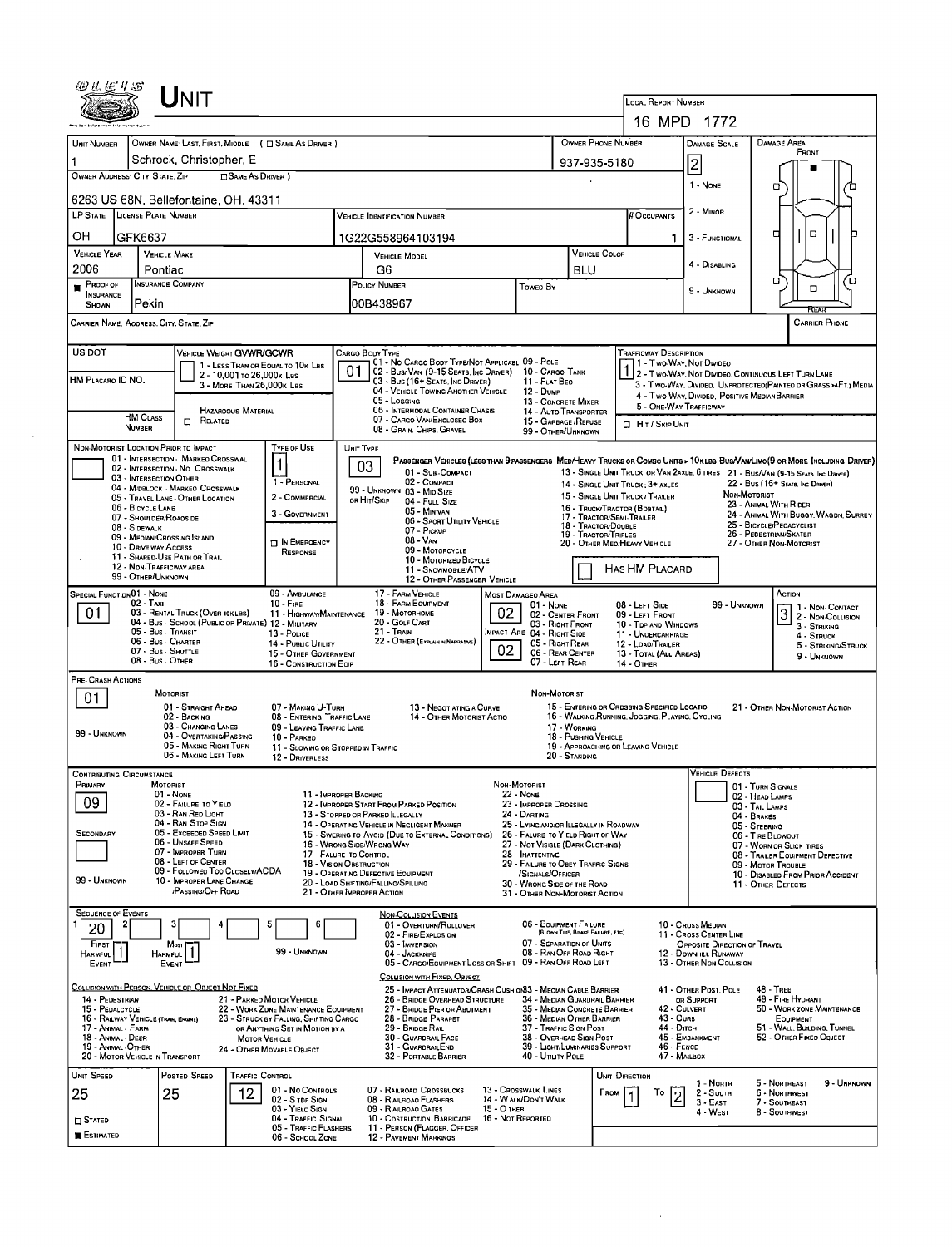|                                                                                                                                                                                                                                                                                                                                                                                                                                                                                                                                                         |                                                                                                                                                                                                                                                                                                                                                                                                                                                                                                                                                                                                                                                                                                              | Init                                                                                                                                                                                                                                                                                  |                       |                                                                                                                                                                                                      |  |                                                                                                                                                                                                                                                                                                                                                                                                                                                                                                                                                                                                                                                                                                                                                |                                  |                                                                                                                                                                                                                                                                                                                  |                                  |                        |                                                                                                                                                                                                                                                                                        |                                                                                                                                                                                                                                                                 |                                                                                                                                                                                                                                                                                           |                                                                                                                                       |                                                                            |  |  |  |
|---------------------------------------------------------------------------------------------------------------------------------------------------------------------------------------------------------------------------------------------------------------------------------------------------------------------------------------------------------------------------------------------------------------------------------------------------------------------------------------------------------------------------------------------------------|--------------------------------------------------------------------------------------------------------------------------------------------------------------------------------------------------------------------------------------------------------------------------------------------------------------------------------------------------------------------------------------------------------------------------------------------------------------------------------------------------------------------------------------------------------------------------------------------------------------------------------------------------------------------------------------------------------------|---------------------------------------------------------------------------------------------------------------------------------------------------------------------------------------------------------------------------------------------------------------------------------------|-----------------------|------------------------------------------------------------------------------------------------------------------------------------------------------------------------------------------------------|--|------------------------------------------------------------------------------------------------------------------------------------------------------------------------------------------------------------------------------------------------------------------------------------------------------------------------------------------------------------------------------------------------------------------------------------------------------------------------------------------------------------------------------------------------------------------------------------------------------------------------------------------------------------------------------------------------------------------------------------------------|----------------------------------|------------------------------------------------------------------------------------------------------------------------------------------------------------------------------------------------------------------------------------------------------------------------------------------------------------------|----------------------------------|------------------------|----------------------------------------------------------------------------------------------------------------------------------------------------------------------------------------------------------------------------------------------------------------------------------------|-----------------------------------------------------------------------------------------------------------------------------------------------------------------------------------------------------------------------------------------------------------------|-------------------------------------------------------------------------------------------------------------------------------------------------------------------------------------------------------------------------------------------------------------------------------------------|---------------------------------------------------------------------------------------------------------------------------------------|----------------------------------------------------------------------------|--|--|--|
|                                                                                                                                                                                                                                                                                                                                                                                                                                                                                                                                                         |                                                                                                                                                                                                                                                                                                                                                                                                                                                                                                                                                                                                                                                                                                              |                                                                                                                                                                                                                                                                                       |                       |                                                                                                                                                                                                      |  |                                                                                                                                                                                                                                                                                                                                                                                                                                                                                                                                                                                                                                                                                                                                                |                                  |                                                                                                                                                                                                                                                                                                                  |                                  |                        | <b>LOCAL REPORT NUMBER</b>                                                                                                                                                                                                                                                             | 16 MPD 1772                                                                                                                                                                                                                                                     |                                                                                                                                                                                                                                                                                           |                                                                                                                                       |                                                                            |  |  |  |
| UNIT NUMBER<br>2                                                                                                                                                                                                                                                                                                                                                                                                                                                                                                                                        | OWNER NAME: LAST, FIRST, MIDDLE ( C SAME AS DRIVER )<br>OWNER PHONE NUMBER<br>Yoder, Michael, D<br>330-763-3476<br>OWNER ADDRESS: CITY, STATE, ZIP<br>SAME AS DRIVER )                                                                                                                                                                                                                                                                                                                                                                                                                                                                                                                                       |                                                                                                                                                                                                                                                                                       |                       |                                                                                                                                                                                                      |  |                                                                                                                                                                                                                                                                                                                                                                                                                                                                                                                                                                                                                                                                                                                                                |                                  |                                                                                                                                                                                                                                                                                                                  |                                  |                        |                                                                                                                                                                                                                                                                                        | DAMAGE SCALE<br>$\overline{2}$<br>1 - None                                                                                                                                                                                                                      |                                                                                                                                                                                                                                                                                           | DAMAGE AREA<br>FRONT<br>n<br>п                                                                                                        |                                                                            |  |  |  |
| LP STATE LICENSE PLATE NUMBER                                                                                                                                                                                                                                                                                                                                                                                                                                                                                                                           |                                                                                                                                                                                                                                                                                                                                                                                                                                                                                                                                                                                                                                                                                                              | 6887 TR 310, Millersburg, OH, 44654                                                                                                                                                                                                                                                   |                       |                                                                                                                                                                                                      |  | <b>VEHICLE IDENTIFICATION NUMBER</b>                                                                                                                                                                                                                                                                                                                                                                                                                                                                                                                                                                                                                                                                                                           |                                  |                                                                                                                                                                                                                                                                                                                  |                                  |                        | <b># Occupants</b>                                                                                                                                                                                                                                                                     | 2 - Minor                                                                                                                                                                                                                                                       |                                                                                                                                                                                                                                                                                           |                                                                                                                                       |                                                                            |  |  |  |
| OН<br><b>VEHICLE YEAR</b>                                                                                                                                                                                                                                                                                                                                                                                                                                                                                                                               | FZY1537                                                                                                                                                                                                                                                                                                                                                                                                                                                                                                                                                                                                                                                                                                      | <b>VEHICLE MAKE</b>                                                                                                                                                                                                                                                                   |                       |                                                                                                                                                                                                      |  | 1FTDF15R8RLB30648<br>VEHICLE COLOR<br><b>VEHICLE MODEL</b>                                                                                                                                                                                                                                                                                                                                                                                                                                                                                                                                                                                                                                                                                     |                                  |                                                                                                                                                                                                                                                                                                                  |                                  |                        | 1.                                                                                                                                                                                                                                                                                     | 3 - FUNCTIONAL                                                                                                                                                                                                                                                  |                                                                                                                                                                                                                                                                                           | $\Box$<br>ᆷ                                                                                                                           |                                                                            |  |  |  |
| 1994<br>PROOF OF<br><b>INSURANCE</b>                                                                                                                                                                                                                                                                                                                                                                                                                                                                                                                    | Ford<br><b>INSURANCE COMPANY</b>                                                                                                                                                                                                                                                                                                                                                                                                                                                                                                                                                                                                                                                                             |                                                                                                                                                                                                                                                                                       |                       |                                                                                                                                                                                                      |  | F <sub>150</sub> Series<br>POLICY NUMBER<br>Toweo By                                                                                                                                                                                                                                                                                                                                                                                                                                                                                                                                                                                                                                                                                           |                                  |                                                                                                                                                                                                                                                                                                                  |                                  |                        |                                                                                                                                                                                                                                                                                        | 4 - DISABLING<br>9 - UNKNOWN                                                                                                                                                                                                                                    |                                                                                                                                                                                                                                                                                           | α,<br>н                                                                                                                               | Έ                                                                          |  |  |  |
| SHOWN                                                                                                                                                                                                                                                                                                                                                                                                                                                                                                                                                   |                                                                                                                                                                                                                                                                                                                                                                                                                                                                                                                                                                                                                                                                                                              | Mennonite Motorist<br>CARRIER NAME, ADORESS, CITY, STATE, ZIP                                                                                                                                                                                                                         |                       |                                                                                                                                                                                                      |  |                                                                                                                                                                                                                                                                                                                                                                                                                                                                                                                                                                                                                                                                                                                                                |                                  |                                                                                                                                                                                                                                                                                                                  |                                  |                        |                                                                                                                                                                                                                                                                                        |                                                                                                                                                                                                                                                                 |                                                                                                                                                                                                                                                                                           | RFAR                                                                                                                                  | <b>CARRIER PHONE</b>                                                       |  |  |  |
| <b>US DOT</b><br>VEHICLE WEIGHT GVWFVGCWR<br>1 - LESS THAN OR EQUAL TO 10K LBS<br>2 - 10,001 To 26,000K LBS<br>HM PLACARO ID NO.<br>3 - MORE THAN 26,000K LBS.<br><b>HAZARDOUS MATERIAL</b>                                                                                                                                                                                                                                                                                                                                                             |                                                                                                                                                                                                                                                                                                                                                                                                                                                                                                                                                                                                                                                                                                              |                                                                                                                                                                                                                                                                                       |                       |                                                                                                                                                                                                      |  | CARGO BOOY TYPE<br>01 - No CARGO BODY TYPE/NOT APPLICABL 09 - POLE<br>01<br>02 - Bus/Van (9-15 Seats, Inc Driver) 10 - CARGO TANK<br>03 - Bus (16+ Seats, Inc Driver)<br>11 - FLAT BED<br>04 - VEHICLE TOWING ANOTHER VEHICLE<br>12 - Dump<br>05 - Logging<br>13 - CONCRETE MIXER<br>06 - INTERMODAL CONTAINER CHASIS<br>14 - AUTO TRANSPORTER                                                                                                                                                                                                                                                                                                                                                                                                 |                                  |                                                                                                                                                                                                                                                                                                                  |                                  |                        |                                                                                                                                                                                                                                                                                        | <b>TRAFFICWAY DESCRIPTION</b><br>1 - Two-Way, Not Divideo<br>1 2 - Two-Way, Not Divideo, Continuous Left Turn Lane<br>3 - Two-Way, Divideo, Unprotected Painted or Grass >4F1.1 Media<br>4 - Two-Way, Divideo, Positive Meora Barrier<br>5 - ONE-WAY TRAFFICWAY |                                                                                                                                                                                                                                                                                           |                                                                                                                                       |                                                                            |  |  |  |
|                                                                                                                                                                                                                                                                                                                                                                                                                                                                                                                                                         | <b>HM CLASS</b><br>NUMBER                                                                                                                                                                                                                                                                                                                                                                                                                                                                                                                                                                                                                                                                                    | $\Box$ Related                                                                                                                                                                                                                                                                        |                       |                                                                                                                                                                                                      |  | 07 - CARGO VAN/ENCLOSEO BOX<br>08 - Grain, Chips, Gravel                                                                                                                                                                                                                                                                                                                                                                                                                                                                                                                                                                                                                                                                                       |                                  | 15 - GARBAGE / REFUSE<br>99 - OTHER/UNKNOWN                                                                                                                                                                                                                                                                      |                                  |                        | HIT / SKIP UNIT                                                                                                                                                                                                                                                                        |                                                                                                                                                                                                                                                                 |                                                                                                                                                                                                                                                                                           |                                                                                                                                       |                                                                            |  |  |  |
| NON-MOTORIST LOCATION PRIOR TO IMPACT<br>TYPE OF USE<br>01 - INTERSECTION - MARKED CROSSWAL<br>$\mathbf{1}$<br>02 - INTERSECTION - NO CROSSWALK<br>03 - INTERSECTION OTHER<br>1 - PERSONAL<br>04 - MIDBLOCK - MARKED CROSSWALK<br>2 - COMMERCIAL<br>05 - TRAVEL LANE - OTHER LOCATION<br>06 - BICYCLE LANE<br>3 - GOVERNMENT<br>07 - SHOULDER/ROADSIDE<br>08 - SIDEWALK<br>09 - MEDIAN/CROSSING ISLAND<br><b>n</b> IN EMERGENCY<br>10 - DRIVE WAY ACCESS<br>RESPONSE<br>11 - Shareo Use Path or Trail<br>12 - NON TRAFFICWAY AREA<br>99 - OTHER/UNKNOWN |                                                                                                                                                                                                                                                                                                                                                                                                                                                                                                                                                                                                                                                                                                              |                                                                                                                                                                                                                                                                                       |                       |                                                                                                                                                                                                      |  | UNIT TYPE<br>PASSENGER VEHICLES (LESS THAN 9 PASSENGERS MED/HEAVY TRUCKS OR COMBO UNITS > 10K LBS BUS/VAM/LIMO(9 OR MORE INCLUDING DRIVER)<br>07<br>01 - Sub COMPACT<br>02 - COMPACT<br>14 - SINGLE UNIT TRUCK: 3+ AXLES<br>99 - UNKNOWN 03 - MID SIZE<br>15 - SINGLE UNIT TRUCK / TRAILER<br>OR HIT/SKIP<br>04 - Futt Size<br>16 - TRUCK/TRACTOR (BOSTAL)<br>05 - MINIVAN<br>17 - TRACTOR/SEMI-TRAILER<br>06 - SPORT UTILITY VEHICLE<br>18 - TRACTOR/DOUBLE<br>07 - Pickup<br>19 - TRACTOR/TRIPLES<br>08 - VAN<br>20 - OTHER MEDIHEAVY VEHICLE<br>09 - MOTORCYCLE<br>10 - MOTORIZED BICYCLE<br>HAS HM PLACARD<br>11 - SNOWMOBILE/ATV<br>12 - OTHER PASSENGER VEHICLE                                                                          |                                  |                                                                                                                                                                                                                                                                                                                  |                                  |                        |                                                                                                                                                                                                                                                                                        |                                                                                                                                                                                                                                                                 | 13 - SINGLE UNIT TRUCK OR VAN 2AXLE, 6 TIRES 21 - BUS/VAN (9-15 SEATS. INC DRIVER)<br>22 - Bus (16+ Seats, Inc Driver)<br>NON-MOTORIST<br>23 - ANIMAL WITH RIDER<br>24 - ANMAL WITH BUGGY, WAGON, SURREY<br>25 - BICYCLE/PEDACYCLIST<br>26 - PEDESTRIAN/SKATER<br>27 - OTHER NON-MOTORIST |                                                                                                                                       |                                                                            |  |  |  |
| SPECIAL FUNCTION 01 - NONE<br>09 - AMBULANCE<br>$02 - Tax1$<br>$10 - F$ IRE<br>01<br>03 - RENTAL TRUCK (OVER 10K LBS)<br>04 - Bus - SCHOOL (PUBLIC OR PRIVATE) 12 - MILITARY<br>05 - Bus - Transit<br>13 - PoLice<br>06 - Bus - Charter<br>14 - Pusuc Umury<br>07 - Bus - Shuttle<br>15 - OTHER GOVERNMENT<br>08 - Bus - OTHER                                                                                                                                                                                                                          |                                                                                                                                                                                                                                                                                                                                                                                                                                                                                                                                                                                                                                                                                                              |                                                                                                                                                                                                                                                                                       |                       |                                                                                                                                                                                                      |  | 17 - FARM VEHICLE<br><b>MOST DAMAGED AREA</b><br>18 - FARM EQUIPMENT<br>$01 - None$<br>06<br>11 - HIGHWAY/MAINTENANCE 19 - MOTORHOME<br>02 - CENTER FRONT<br>20 - GOLF CART<br>03 - RIGHT FRONT<br>21 - Train<br>MPACT ARE 04 - RIGHT SIDE<br>22 - OTHER (EXPLAN IN NARRATIVE)<br>05 - Right Rear<br>06<br>06 - REAR CENTER<br>07 - LEFT REAR                                                                                                                                                                                                                                                                                                                                                                                                  |                                  |                                                                                                                                                                                                                                                                                                                  |                                  |                        | 08 - LEFT SIDE<br>09 - LEFT FRONT<br>10 - TOP AND WINDOWS<br>11 - UNDERCARRIAGE<br>12 - LOAO/TRAILER<br>13 - TOTAL (ALL AREAS)                                                                                                                                                         |                                                                                                                                                                                                                                                                 | 99 - UNKNOWN                                                                                                                                                                                                                                                                              | ACTION<br>3 - STRIKING<br>4 - STRUCK                                                                                                  | 1 - Non-CONTACT<br>2 - Non-Collision<br>5 - STRIKING/STRUCK<br>9 - UNKNOWN |  |  |  |
| 11                                                                                                                                                                                                                                                                                                                                                                                                                                                                                                                                                      | 16 - CONSTRUCTION EQIP.<br>14 - Отнев<br>PRE-CRASH ACTIONS<br><b>MOTORIST</b><br>NON-MOTORIST<br>07 - MAKING U-TURN<br>15 - ENTERING OR CROSSING SPECIFIED LOCATIO<br>01 - STRAIGHT AHEAD<br>13 - NEGOTIATING A CURVE<br>21 - OTHER NON-MOTORIST ACTION<br>16 - WALKING, RUNNING, JOGGING, PLAYING, CYCLING<br>02 - BACKING<br>08 - ENTERING TRAFFIC LANE<br>14 - OTHER MOTORIST ACTIO<br>03 - CHANGING LANES<br>09 - LEAVING TRAFFIC LANE<br>17 - WORKING<br>99 - UNKNOWN<br>04 - OVERTAKING/PASSING<br>18 - PUSHING VEHICLE<br>10 PARKEO<br>05 - MAKING RIGHT TURN<br>19 - APPROACHING OR LEAVING VEHICLE<br>11 - SLOWING OR STOPPED IN TRAFFIC<br>06 - MAKING LEFT TURN<br>20 - STANDING<br>12 DRIVERLESS |                                                                                                                                                                                                                                                                                       |                       |                                                                                                                                                                                                      |  |                                                                                                                                                                                                                                                                                                                                                                                                                                                                                                                                                                                                                                                                                                                                                |                                  |                                                                                                                                                                                                                                                                                                                  |                                  |                        |                                                                                                                                                                                                                                                                                        |                                                                                                                                                                                                                                                                 |                                                                                                                                                                                                                                                                                           |                                                                                                                                       |                                                                            |  |  |  |
| Contributing Circumstance<br>PRIMARY<br>01<br>SECONDARY<br>99 - UNKNOWN                                                                                                                                                                                                                                                                                                                                                                                                                                                                                 |                                                                                                                                                                                                                                                                                                                                                                                                                                                                                                                                                                                                                                                                                                              | MOTORIST<br>$01 - None$<br>02 - FAILURE TO YIELD<br>03 - RAN REO LIGHT<br>04 - RAN STOP SIGN<br>05 - Exceeded Speed Limit<br>06 - UNSAFE SPEED<br>07 - IMPROPER TURN<br>08 - LEFT OF CENTER<br>09 - FOLLOWEO TOO CLOSELY/ACDA<br>10 - IMPROPER LANE CHANGE<br><b>PASSING/OFF ROAO</b> |                       |                                                                                                                                                                                                      |  | NON-MOTORIST<br>22 - NONE<br>11 - IMPROPER BACKING<br>23 - IMPROPER CROSSING<br>12 - IMPROPER START FROM PARKED POSITION<br>13 - STOPPED DR PARKED ILLEGALLY<br>24 - DARTING<br>14 - OPERATING VEHICLE IN NEGLIGENT MANNER<br>25 - LYING ANDIOR LLEGALLY IN ROADWAY<br>26 - FALURE TO YIELO RIGHT OF WAY<br>15 - SWERING TO AVOID (DUE TO EXTERNAL CONDITIONS)<br>16 - WRONG SIDE/WRONG WAY<br>27 - NOT VISIBLE (DARK CLOTHING)<br>17 - FALURE TO CONTROL<br>28 - INATTENTIVE<br>29 - FAILURE TO OBEY TRAFFIC SIGNS<br>18 - VISION OBSTRUCTION<br>19 - OPERATING DEFECTIVE EQUIPMENT<br>/SIGNALS/OFFICER<br>20 - LOAO SHIFTINO/FALLING/SPILLING<br>30 - WRONG SIDE OF THE ROAD<br>21 - OTHER IMPROPER ACTION<br>31 - OTHER NON-MOTORIST ACTION |                                  |                                                                                                                                                                                                                                                                                                                  |                                  |                        | <b>VEHICLE DEFECTS</b><br>01 - TURN SIGNALS<br>02 - HEAD LAMPS<br>03 - TAIL LAMPS<br>04 - BRAKES<br>05 - STEERING<br>06 - TIRE BLOWOUT<br>07 - WORN OR SLICK TIRES<br>08 - TRALER EQUIPMENT DEFECTIVE<br>09 - MOTOR TROUBLE<br>10 - DISABLEO FROM PRIOR ACCIDENT<br>11 - OTHER DEFECTS |                                                                                                                                                                                                                                                                 |                                                                                                                                                                                                                                                                                           |                                                                                                                                       |                                                                            |  |  |  |
| <b>SEQUENCE OF EVENTS</b><br>20<br>FIRST<br><b>HARMFUL</b><br><b>EVENT</b><br>14 - PEDESTRIAN<br>15 - PEDALCYCLE<br>17 - ANMAL - FARM<br>18 - ANIMAL - DEER<br>19 - ANIMAL - OTHER                                                                                                                                                                                                                                                                                                                                                                      | 2<br>1<br>16 - RAILWAY VEHICLE (TRAIN, ENGINE)                                                                                                                                                                                                                                                                                                                                                                                                                                                                                                                                                                                                                                                               | 3<br>Most<br>1<br><b>HARMFUL</b><br>EVENT<br>COLLISION WITH PERSON, VEHICLE OR OBJECT NOT FIXED<br>20 - MOTOR VEHICLE IN TRANSPORT                                                                                                                                                    | <b>MOTOR VEHICLE</b>  | 5<br>Е<br>99 - UNKNOWN<br>21 - PARKED MOTOR VEHICLE<br>22 - WORK ZONE MAINTENANCE EQUIPMENT<br>23 - STRUCK BY FALLING, SHIFTING CARGO<br>OR ANYTHING SET IN MOTION BY A<br>24 - Отнев Моуавце Овјест |  | NON-COLLISION EVENTS<br>01 - OVERTURN/ROLLOVER<br>02 - FIRE/EXPLOSION<br>03 - IMMERSION<br>04 - JACKKNIFE<br>05 - CARGO/EQUIPMENT LOSS OR SHIFT<br>COLLISION WITH FIXED, OBJECT<br>25 - IMPACT ATTENUATOR/CRASH CUSHION33 - MEDIAN CABLE BARRIER<br>26 - BRIDGE OVERHEAD STRUCTURE<br>27 - BRIDGE PIER OR ABUTMENT<br>28 - BRIOGE PARAPET<br>29 - BRIDGE RAIL<br>30 - GUARDRAIL FACE<br>31 - GUARDRAILEND<br>32 - PORTABLE BARRIER                                                                                                                                                                                                                                                                                                             |                                  | 06 - EQUIPMENT FAILURE<br>07 - SEPARATION OF UNITS<br>08 - RAN OFF ROAD RIGHT<br>09 - RAN OFF ROAD LEFT<br>34 - Meolan Guardrall Barrier<br>35 - MEOIAN CONCRETE BARRIER<br>36 - MEOIAN OTHER BARRIER<br>37 - TRAFFIC SIGN POST<br>38 - OVERHEAD SIGN POST<br>39 - LIGHT/LUMINARIES SUPPORT<br>40 - UTILITY POLE | (BLOWN TIRE, BRAKE FAILURE, ETC) |                        | 42 - CULVERT<br>43 - CuRB<br>44 - Олсн<br>46 - FENCE<br>47 MAILBOX                                                                                                                                                                                                                     | 10 - Cross Median<br>11 - Cross CENTER LINE<br>OPPOSITE DIRECTION OF TRAVEL<br>12 - DOWNHILL RUNAWAY<br>13 - OTHER NON-COLLISION<br>41 - OTHER POST, POLE<br>OR SUPPORT<br>45 - EMBANKMENT                                                                      |                                                                                                                                                                                                                                                                                           | $48 - T$ REE<br>49 - FIRE HYDRANT<br>50 - WORK ZONE MAINTENANCE<br>EOUIPMENT<br>51 - WALL, BULDING, TUNNEL<br>52 - OTHER FIXED OBJECT |                                                                            |  |  |  |
| UNIT SPEED<br>0<br><b>STATEO</b><br><b>O</b> ESTIMATED                                                                                                                                                                                                                                                                                                                                                                                                                                                                                                  |                                                                                                                                                                                                                                                                                                                                                                                                                                                                                                                                                                                                                                                                                                              | Posted Speed<br>25                                                                                                                                                                                                                                                                    | TRAFFIC CONTROL<br>12 | 01 - No Controls<br>02 - S TOP SIGN<br>03 - YIELD SIGN<br>04 - Traffic Signal<br>05 - TRAFFIC FLASHERS<br>06 - SCHODL ZONE                                                                           |  | 07 - RAILROAD CROSSBUCKS<br>08 - RAILROAD FLASHERS<br>09 - RAILROAD GATES<br>10 - COSTRUCTION BARRICAOE<br>11 - PERSON (FLAGGER, OFFICER<br><b>12 - PAVEMENT MARKINGS</b>                                                                                                                                                                                                                                                                                                                                                                                                                                                                                                                                                                      | 15 - О тнев<br>16 - Not Reported | 13 - CROSSWALK LINES<br>14 - WALK/DON'T WALK                                                                                                                                                                                                                                                                     |                                  | UNIT DIRECTION<br>FROM | To<br>Ī2                                                                                                                                                                                                                                                                               | 1 - North<br>2 - South<br>$3 - E$ AST<br>4 - West                                                                                                                                                                                                               |                                                                                                                                                                                                                                                                                           | 5 - NORTHEAST<br>6 - NORTHWEST<br>7 - SOUTHEAST<br>8 - SOUTHWEST                                                                      | 9 - UNKNOWN                                                                |  |  |  |

 $\mathcal{A}^{\text{max}}_{\text{max}}$